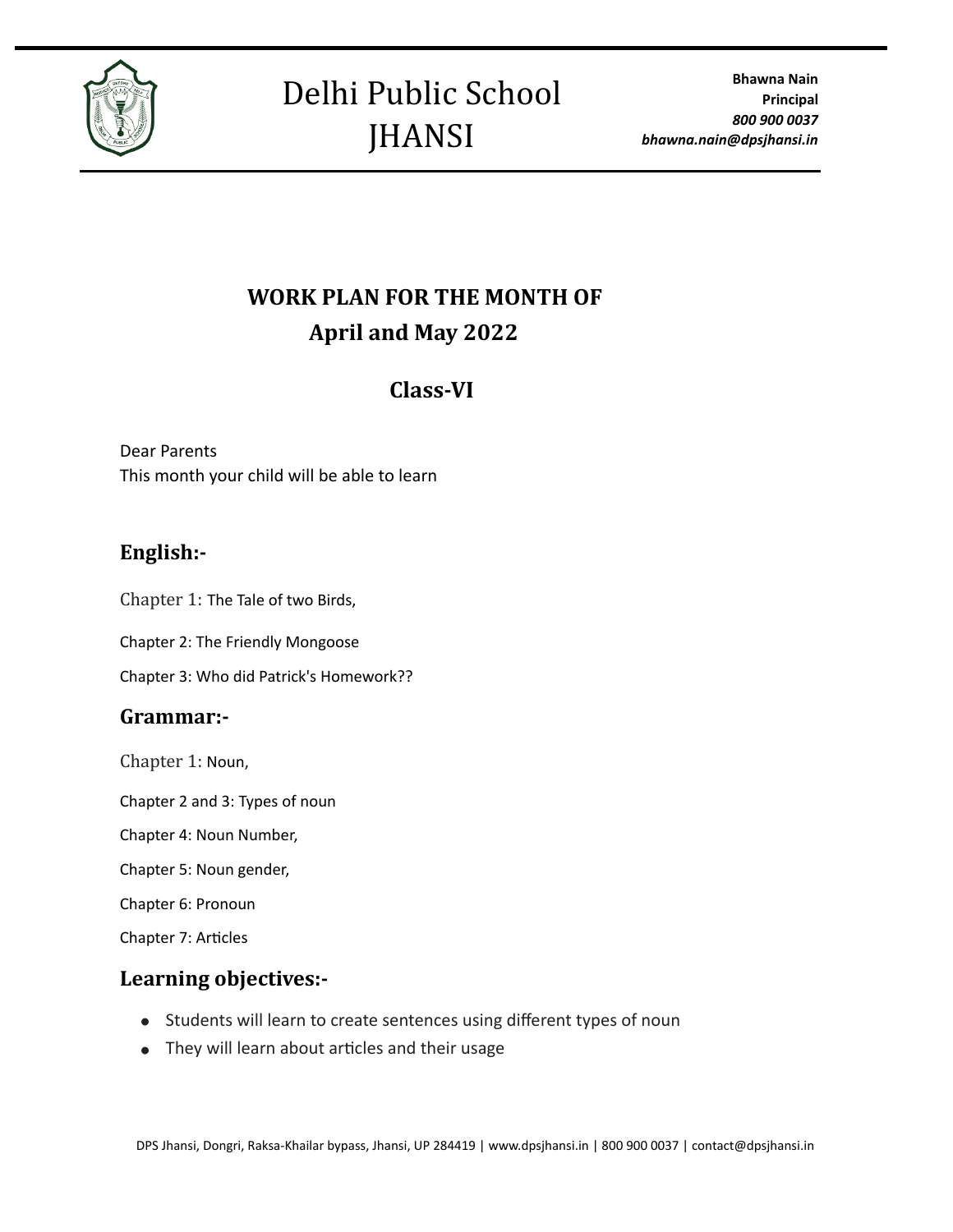

# Delhi Public School **JHANSI**

● They will also read stories which will teach them  $→$  How companies make your personality, what is loyalty in friendship and how one should always his or her work by their own.

### **Mathematics:-**

Chapter 1: knowing our number Chapter 2: whole number

# Learning objective:-

● Students will learn about mounters

### **SST:-**

# **History:** Chapter 1: What, Where, How and When?

#### Learning objective:-

- The concept of past and period of history
- The geographical framework of the earliest civilisations
- Sources of information used to study the past

# **Civics:** Chapter 1: Understanding Diversity

#### Learning objective:-

- Students learn that the state of being varied is called diversity.
- They understand India is the land of immense geographic, linguistic, religious and cultural diversity. It adds beauty to life.

# **Geography:** Chapter 1: The Earth in the solar system

#### Learning objective:-

Students will learn about the solar system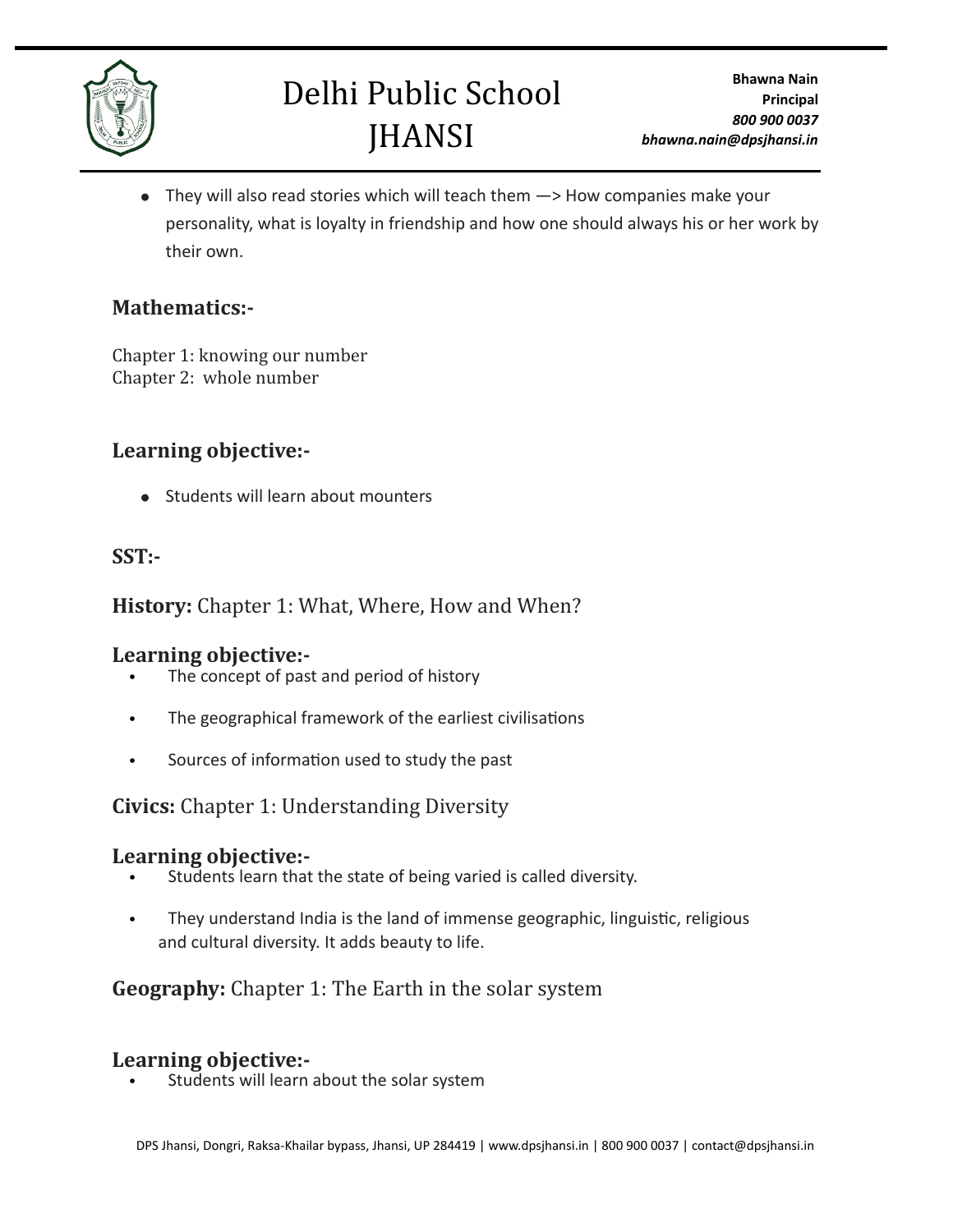

# Delhi Public School JHANSI

# **Computer:-**

Chapter 1: Evolution of Computers

# Learning objective:-

- They will learn about the Devices invented for calculations
- Types of computer in terms of microprocessor

# **Science:-**

Chapter 1: Food: where does it come from. Chapter 2: Components of food.

#### Learning objective:-

- Students will understand the edible parts of a plant.
- Students will learn about what ingredients they needed to make a food item.
- Students will learn about different components of food like carbohydrates, vitamins, minerals, water, fat, and protein.
- Student will learn about balance diet , fiber and deficiency of nutrients.

# **हिंदी साहित्य:-**

पाठ 1 वह चिड़िया जो।

पाठ 2 बचपन

# **व्यवहारिक ज्ञान:-**

● हमेंहर कठिन परिस्थितियों का सामना साहस और दृढ़ता के

साथ करना चाहिए तभी हम अपनेलक्ष्य की प्राप्ति कर सकते

हैं।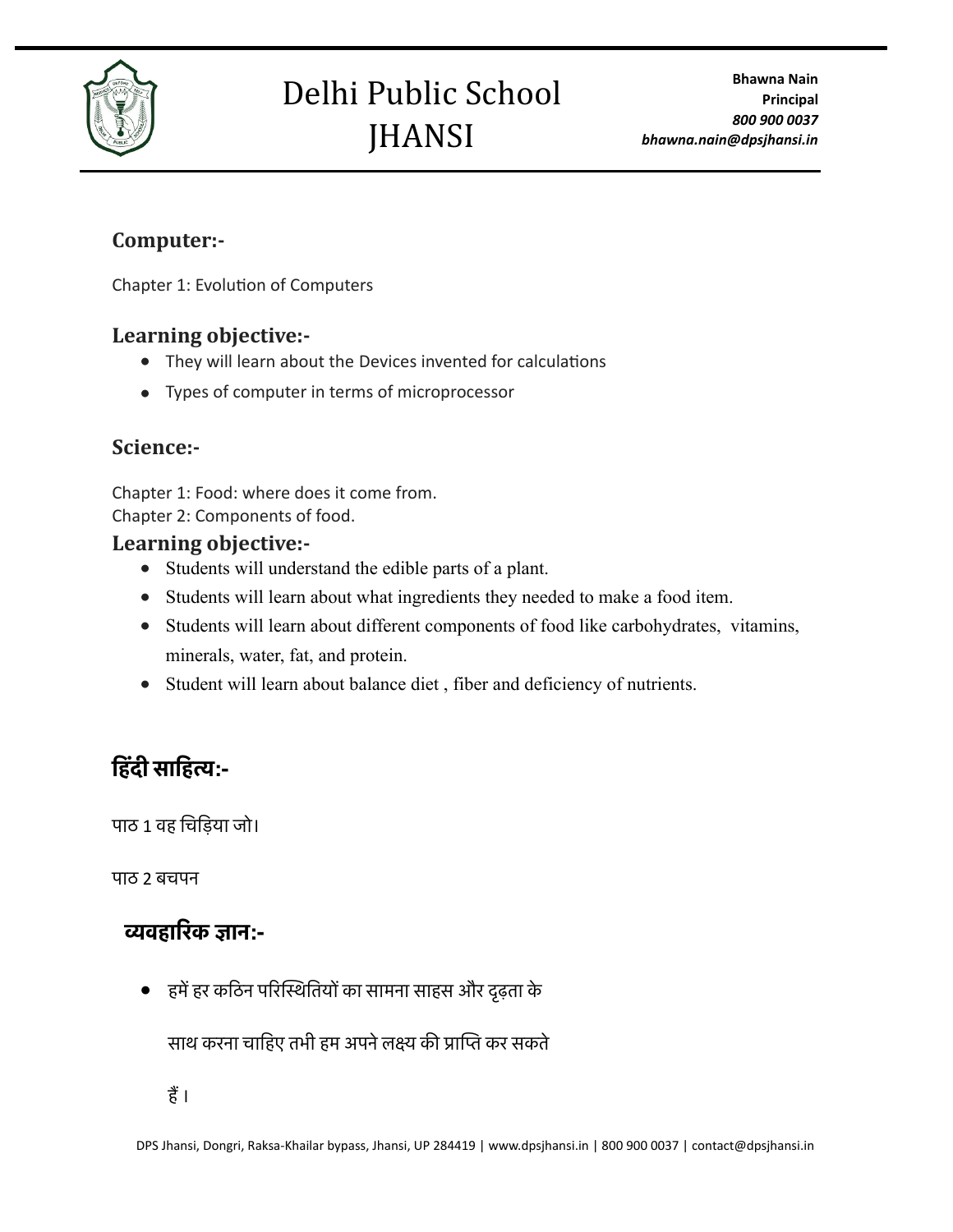

● लेखिका के युग एवंआज के युग के अंतर को पाया गया है।

# **हिंदी व्याकरण:**

पाठ 1 भाषा, व्याकरण ,लिपि और हिंदी भाषा

# **व्यवहारिक ज्ञान:-**

● भाषा व्याकरण एवं लिपि का ज्ञान

# **दोहा :-**

तुलसी साथी विपत्ति के विद्या विनय विवेक ।

साहस सुकृति सुसत्यव्रत राम भरोसे एक ।।

अर्थात – तुलसीदास जी कहते हैं कि विपत्ति में अर्थात मुश्किल वक्त में

येचीजेंमनुष्य का साथ देती है.

ज्ञान, विनम्रता पूर्वक व्यवहार, विवेक, साहस, अच्छेकर्म, आपका सत्य

और राम ( भगवान ) का नाम.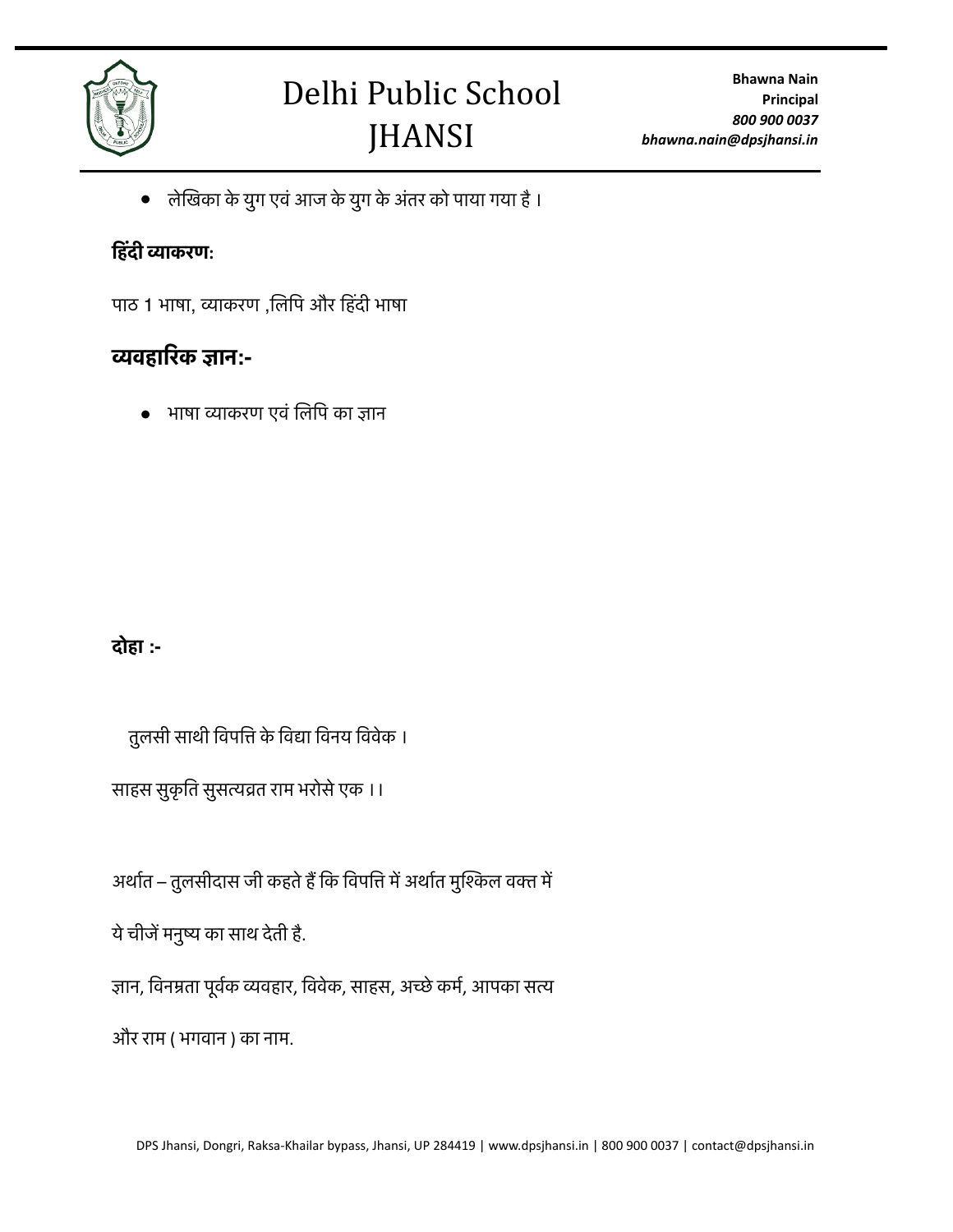**Bhawna Nain Principal** *800 900 0037 bhawna.nain@dpsjhansi.in*

# Delhi Public School JHANSI



### **कविता :**